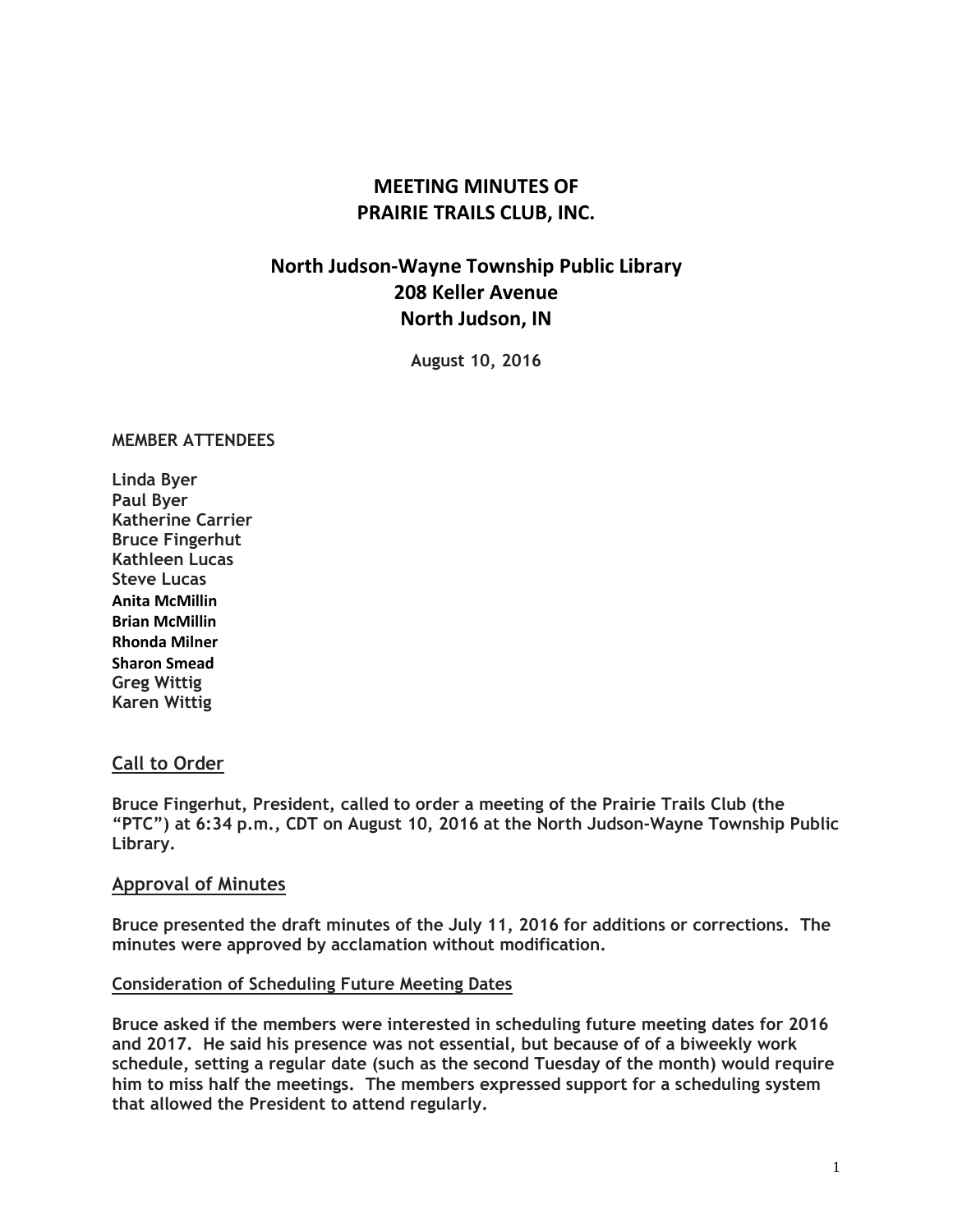**Karen Wittig said she believed Wednesday evenings were generally a good target for meeting dates. Sharon Smead agreed. There was also consensus that 6:30 pm, CT, in the North Judson-Wayne Township Public Library, typically worked well. Meetings might be held at other Starke County locations, particularly when the subject matter was of particular interest to persons outside Wayne Township.**

**After further discussion the members agreed meetings should be set for the second or third Wednesday of each month, except in December and January when meetings would not be held in the absence of a special need identified by an officer. For 2016 a meeting would not be held in November because of the proximity to Thanksgiving.**

**The President then announced meetings for September 28 and October 26, 2016 at 6:30 p.m., CDT, in the North Judson-Wayne Township Public Library. He said he would offer 2017 dates by the September 28 meeting.**

#### **Schedule Trail Work Date**

**Following discussion the members agreed to schedule a trail work date for October 1, 2016 beginning at 9:00 a.m., CDT, at the rest park trailhead (junction of Indiana State Route 10 and Starke County Road 250 West).**

#### **Update on Trail Spur Proposals to Bailey's Discount Store and to Bass Lake**

**Kathleen Lucas reviewed with members a Starke County Economic Development Foundation initiative to support quality of place ("QOP"). A subcommittee of the QOP initiative is directed to the Bass Lake community, including desires expressed for better recognition and connectivity for Bass Lake residents to the NJ-Erie trail. Three elements given tentative support by the subcommittee were (1) a possible spur using Range Road to connect to** Bailey's Discount Center with signage at the trail and Bailey's; (2) pursuit of funding to ex**tend the trail southeasterly from US 35 to CR 600 East; and (3) exploring share-the-road signed access on CR 800 South eastward from its trail intersection and then northward on CR 450 East to CR 210 on the south end of Bass Lake. Kathleen said Bruce agreed to talk with Mark Bailey to determine if Bailey might support element (1). Katherine Carrier, Yancy Lucas, Steve Lucas and others have successfully biked to and from Bass Lake using the roads referenced in element (3).**

**Bruce reported he contacted Mark Bailey by telephone to discuss element (1). In concept Mark Bailey responded he was "all for it." Bruce added that approval would be needed from the Starke County Commissioners for both element (1) and element (3). Signage would need to be developed and approved, as would any shelter at Bailey's Discount Center.**

**Linda Byer asked how the membership might now move forward with element (1) and element (3). Was another meeting of the QOP scheduled? Kathleen responded that Diane Thalmann, a member of the Foundation Board, said when the PTC had need for Foundation action, the Bass Lake subcommittee should ask for a meeting.**

**Steve noted that Nathan Origer, Executive Director of Pulaski County CDC/Economic Development, recently shared a plan to provide a connection to Pulaski County and the**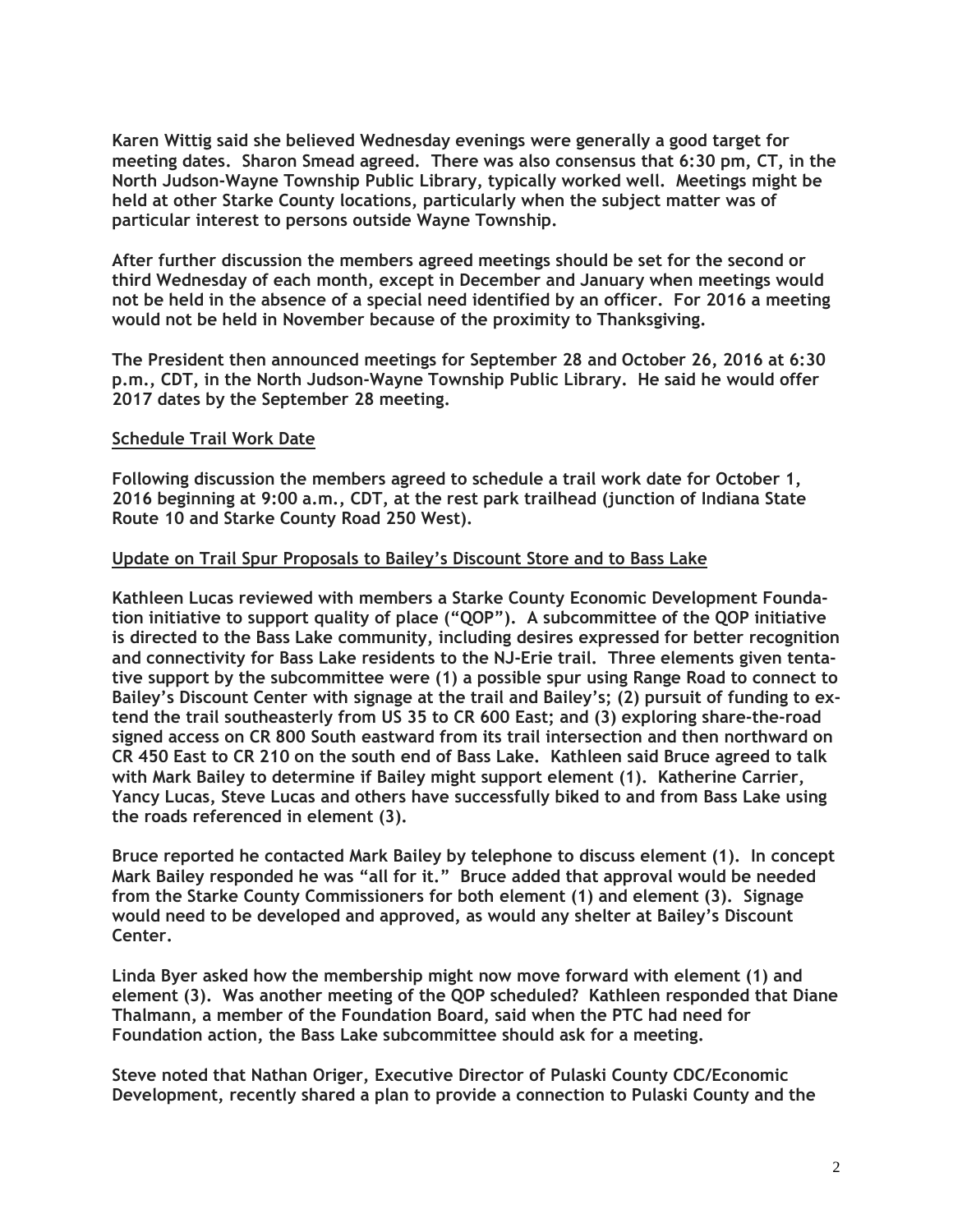**Panhandle Pathway from the NJ Erie Trail south on Starke County Road 200 East. SCR 200 East becomes Pulaski County Road 300 West at the county line. He asked whether Origer's plan should be included in discussions with the Foundation and the Starke County Commissioners. Inclusion might support efficiency and help demonstrate growing interest in the trail. The members agreed the SCR 200 East proposal should be included in discussions with the Foundation and Commissioners. The membership asked Kathy to request another QOP meeting to consider these proposals and to make favorable recommendations to the Commissioners.**

## **Membership of Active Members and Possible Membership Drive**

**Bruce asked whether there was a list of current PTC members. Kathleen responded that earlier in the day she deposited membership dues and a donation in the PTC account at the Monterey State Bank. She did not have a complete membership list but would check PayPal and the Northern Indiana Community Foundation for additional dues payments and donations before the next meeting. Bruce said he had friends and family who would likely pay membership dues. "I just need to ask." This item will be placed on the September meeting agenda for follow-up.**

## **Consideration of Lifetime Memberships**

**Susan DeSantis proposed previously a lifetime individual membership in addition to the current yearly \$25 individual membership. Susie contacted Kathy by email earlier in the day to say she would be unable to attend the meeting. Susie asked the members to consider the proposal in her absence.**

**Bruce said he was not opposed to a lifetime membership but was unsure of a reasonable amount. Linda suggested \$250. Another suggestion was \$500.** 

**Steve said sometimes lifetime memberships have age limitations. For example, a member might have to be at least 60 years old to qualify. Greg Wittig agreed but said for a volunteer not-for-profit organization such as the PTC, he believed any lifetime membership should be without age limitation.**

**After further discussion the membership agreed to approve, effective immediately, a lifetime individual membership at a fee of \$250.**

#### **Response to Chamber of Commerce Inquiry Regarding USBR 35**

**Steve said Deb Mix of the Starke County Chamber of Commerce emailed several of us on August 1 to ask whether the PTC would be willing to assist with the US Bicycle Route 35 Pilot Project. In cooperation with the Hoosier Rails to Trails Council and the Indiana Office of Tourism Development, the pilot project would seek to advance knowledge and use of USBR 35 by the 15 Indiana counties through which USBR 35 passes. Among the pilot project's tasks at the county levels would be (1) To create awareness. (2) To find a local leader. (3) To seek support from Bicycle Indiana and similar groups. (4) To create an Indiana bicycle hospitality program. (5) To complete a hospitality assessment. What within reason might improve local hospitality? (6) To create asset maps. Steve said he thought this stage was key to the undertaking, and the pilot project anticipated a mile-bymile identification of assets. Longer segments might be applied to rural areas. (7) To**